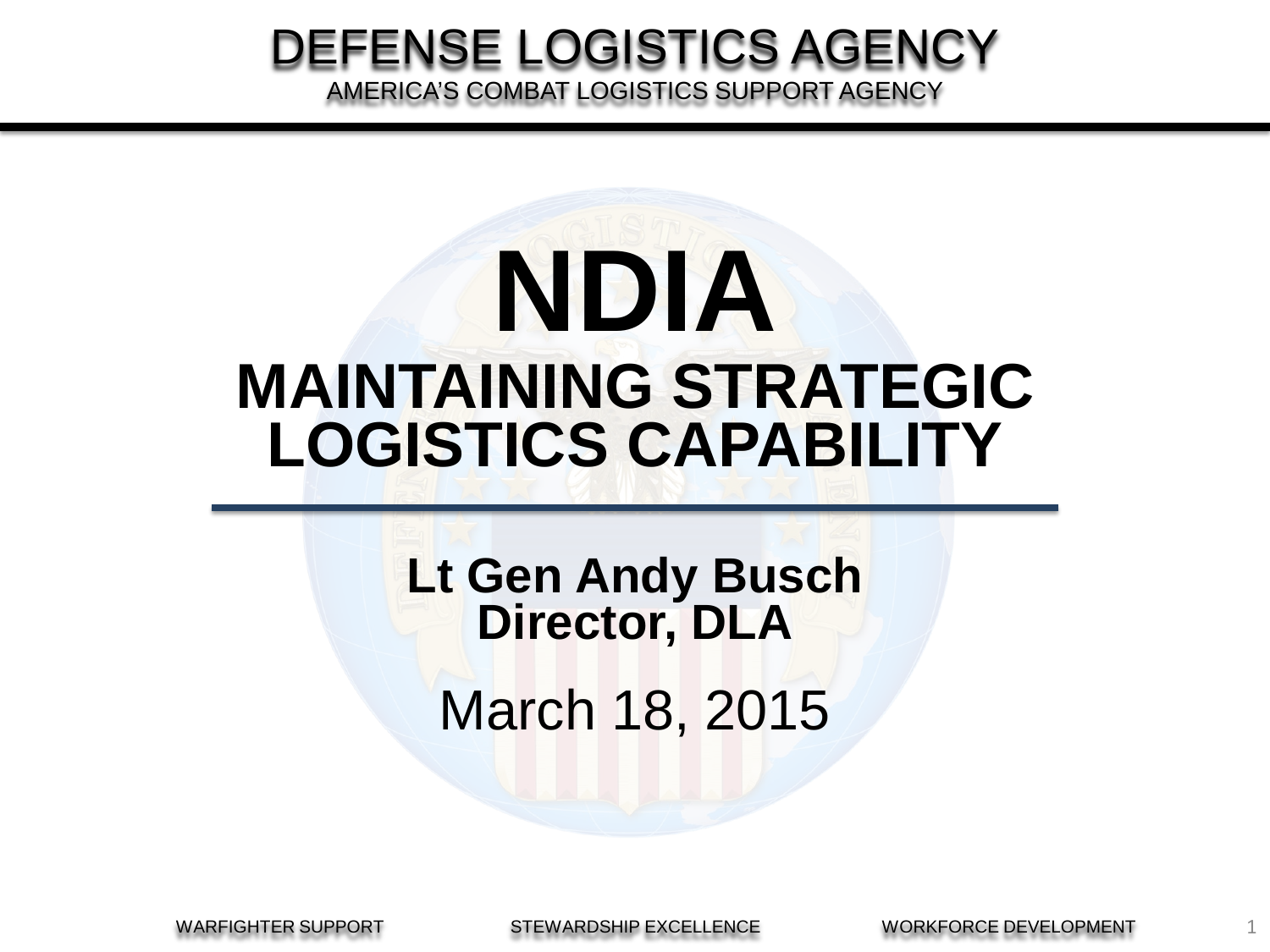

#### **MAINTAINING STRATEGIC LOGISTICS CAPABILITY**

# **How do we maintain/improve strategic logistics capability in an era of declining resources?**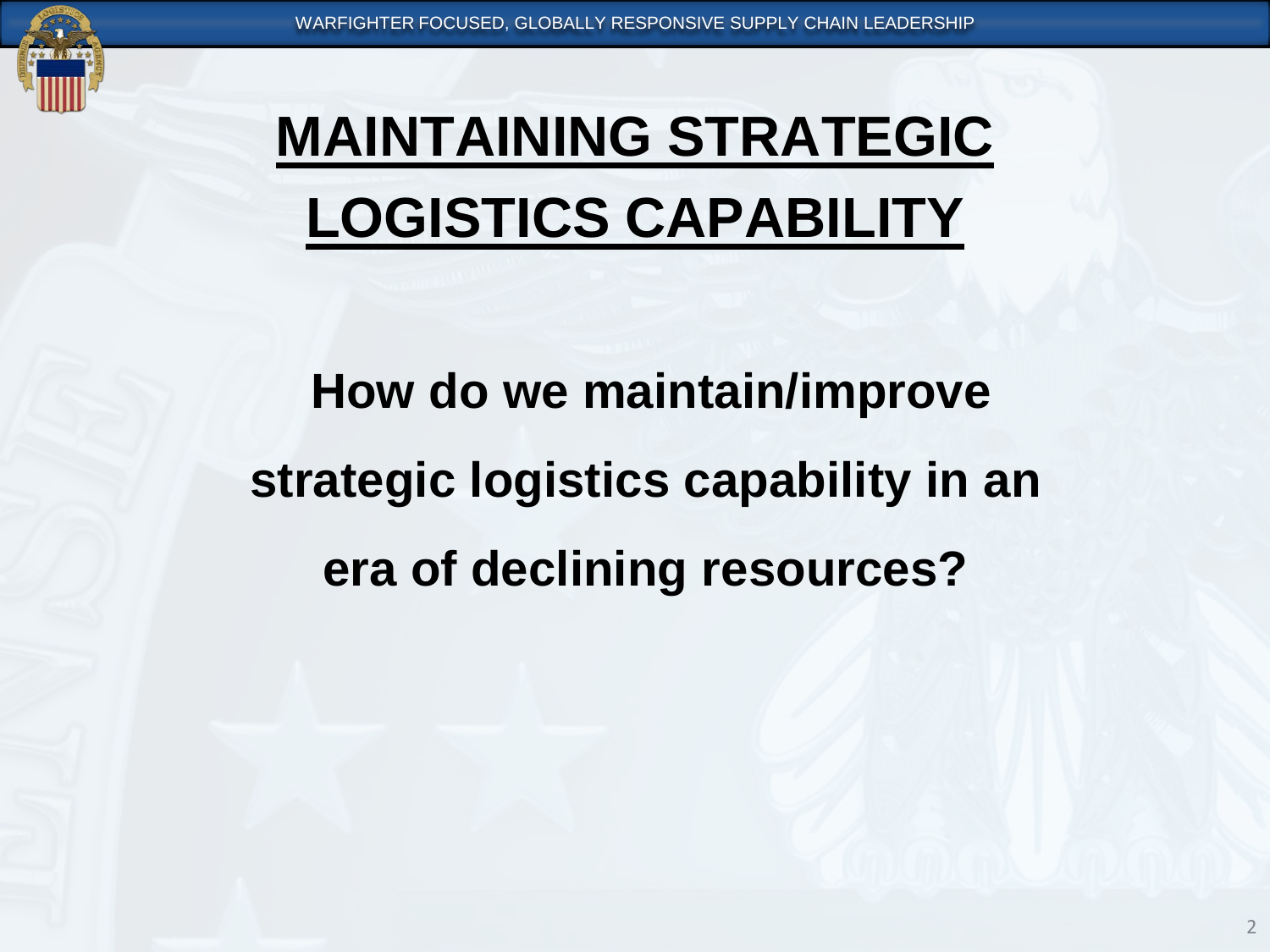

### **Total Budget Trends**

**(Including supplemental and OCO funding)**

*Not a new phenomenon*

#### **(FY 2016 Dollars in Billions)**



"*We have run out of money. Now we have to think*" *- Winston Churchill*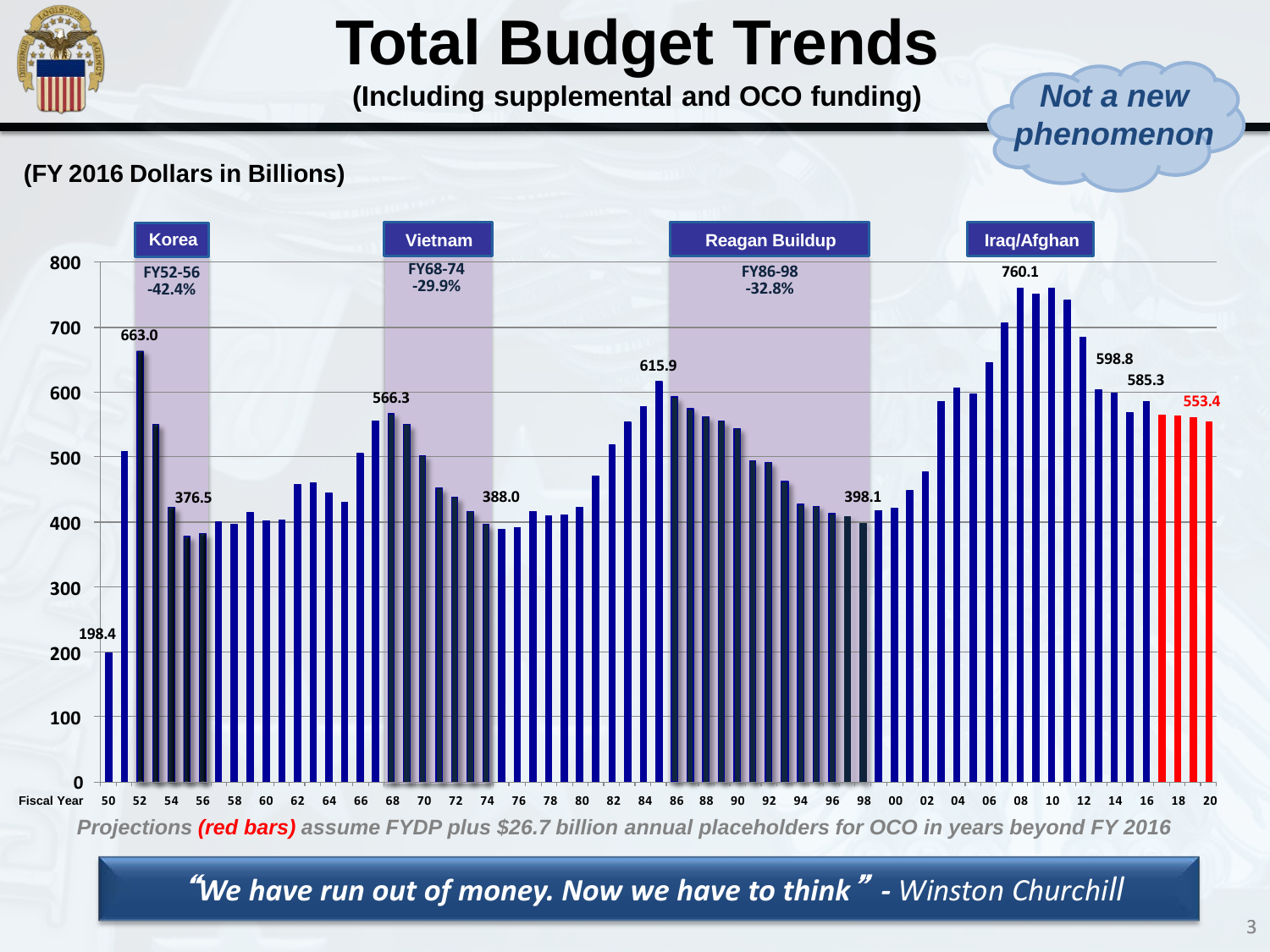

# **MAINTAINING STRATEGIC LOGISTICS CAPABILITY**

"*Current Interest Areas*"

- **Fulfilling the promise/intent of past consolidation**
- **Better Buying Power** 
	- o **Continuous Process Improvement**
	- o **Performance Based Logistics**
- **Closer Alignment with Combatant Commanders**